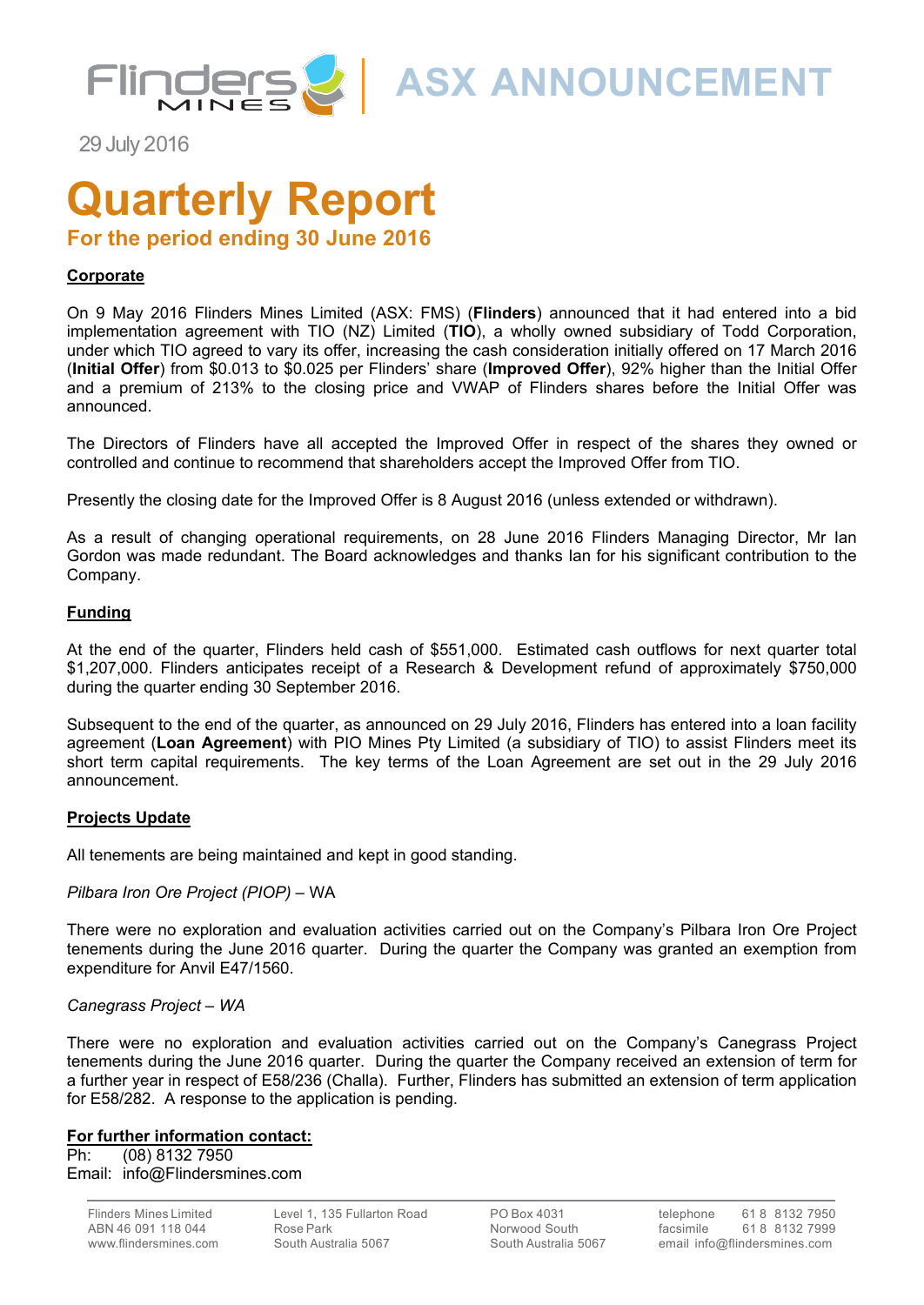# Tenement Schedule

For the quarter ending 30 June 2016

| Tenement<br>No.              | <b>Status</b> | <b>Tenement</b><br><b>Name</b> | Grant/<br>Application<br>Date | <b>Expiry</b><br>Date | Area<br>(Sq Km) | <b>Registered Holder</b><br>/Applicant | Interest                   | Related<br>Agreement                                    |
|------------------------------|---------------|--------------------------------|-------------------------------|-----------------------|-----------------|----------------------------------------|----------------------------|---------------------------------------------------------|
| <b>WESTERN AUSTRALIA</b>     |               |                                |                               |                       |                 |                                        |                            |                                                         |
| Canegrass Project            |               |                                |                               |                       |                 |                                        |                            |                                                         |
| E58/232                      | Granted       | <b>Boulder Well</b>            | 29/07/2002                    | 28/07/2016            | 16.1            | <b>Flinders Canegrass</b><br>Pty Ltd   | 100%                       |                                                         |
| E58/236                      | Granted       | Challa                         | 22/03/2002                    | 21/03/2017            | 16.1            | <b>Flinders Canegrass</b><br>Pty Ltd   | 100%                       |                                                         |
| E58/282                      | Granted       | Honey Pot                      | 3/05/2007                     | 2/05/2016             | 27.2            | <b>Flinders Canegrass</b><br>Pty Ltd   | 100%                       |                                                         |
| Pilbara Iron Ore Project     |               |                                |                               |                       |                 |                                        |                            |                                                         |
| E47/1560                     | Granted       | Anvil                          | 6/09/2007                     | 5/09/2016             | 44.5            | <b>Flinders Mines Ltd</b>              | 100%                       | Prenti<br>Agreement                                     |
| L47/728                      | Granted       | <b>PIOP Airstrip</b>           | 29/05/2015                    | 28/05/2036            | 3.0             | <b>Flinders Mines Ltd</b>              | 100%                       |                                                         |
| L47/730                      | Granted       | <b>PIOP Village</b>            | 29/05/2015                    | 28/05/2036            | 0.1             | <b>Flinders Mines Ltd</b>              | 100%                       |                                                         |
| L47/731                      | Application   | Northern Road                  | 1/09/2014                     |                       | 4.9             | <b>Flinders Mines Ltd</b>              | 100%                       |                                                         |
| L47/734                      | Granted       | Southern Road                  | 29/05/2015                    | 28/05/2036            | 4.2             | <b>Flinders Mines Ltd</b>              | 100%                       |                                                         |
| M47/1451                     | Granted       | <b>Blacksmith ML</b>           | 26/03/2012                    | 25/03/2033            | 111.6           | <b>Flinders Mines Ltd</b>              | 100%                       | Prenti<br>Agreement                                     |
| <b>SOUTH AUSTRALIA</b>       |               |                                |                               |                       |                 |                                        |                            |                                                         |
| Curnamona Project            |               |                                |                               |                       |                 |                                        |                            |                                                         |
| EL 5739                      | Granted       | Wompine                        | 12/02/2016 11/02/2017         |                       | 96.00           | <b>Flinders Mines Ltd</b>              | 100%                       |                                                         |
| <b>Gawler Ranges Project</b> |               |                                |                               |                       |                 |                                        |                            |                                                         |
| EL 5761                      | Granted       | <b>Tin Hut</b>                 | 21/03/2016                    | 20/03/2018            | 716.0           | <b>Flinders Mines Ltd</b>              | 100%                       |                                                         |
| EL 5762                      | Granted       | Siam                           | 21/03/2016                    | 20/03/2018            | 379.0           | <b>Flinders Mines Ltd</b>              | 100%                       |                                                         |
| Jamestown Project            |               |                                |                               |                       |                 |                                        |                            |                                                         |
| EL 5763                      | Granted       | Caltowie                       | 04/02/2016                    | 9/11/2016             | 201.4           | <b>Flinders Mines Ltd</b>              | Diamonds and<br>non-metals | Copper Range<br>and Tarcowie<br>Phosphate<br>Agreements |
| EL 5557                      | Granted       | Washpool                       | 10/11/2009                    | 9/11/2016             | 135.0           | Phoenix Copper Ltd barium, talc and    | Diamonds,<br>phosphate     | <b>Phoenix Copper</b><br>Agreement                      |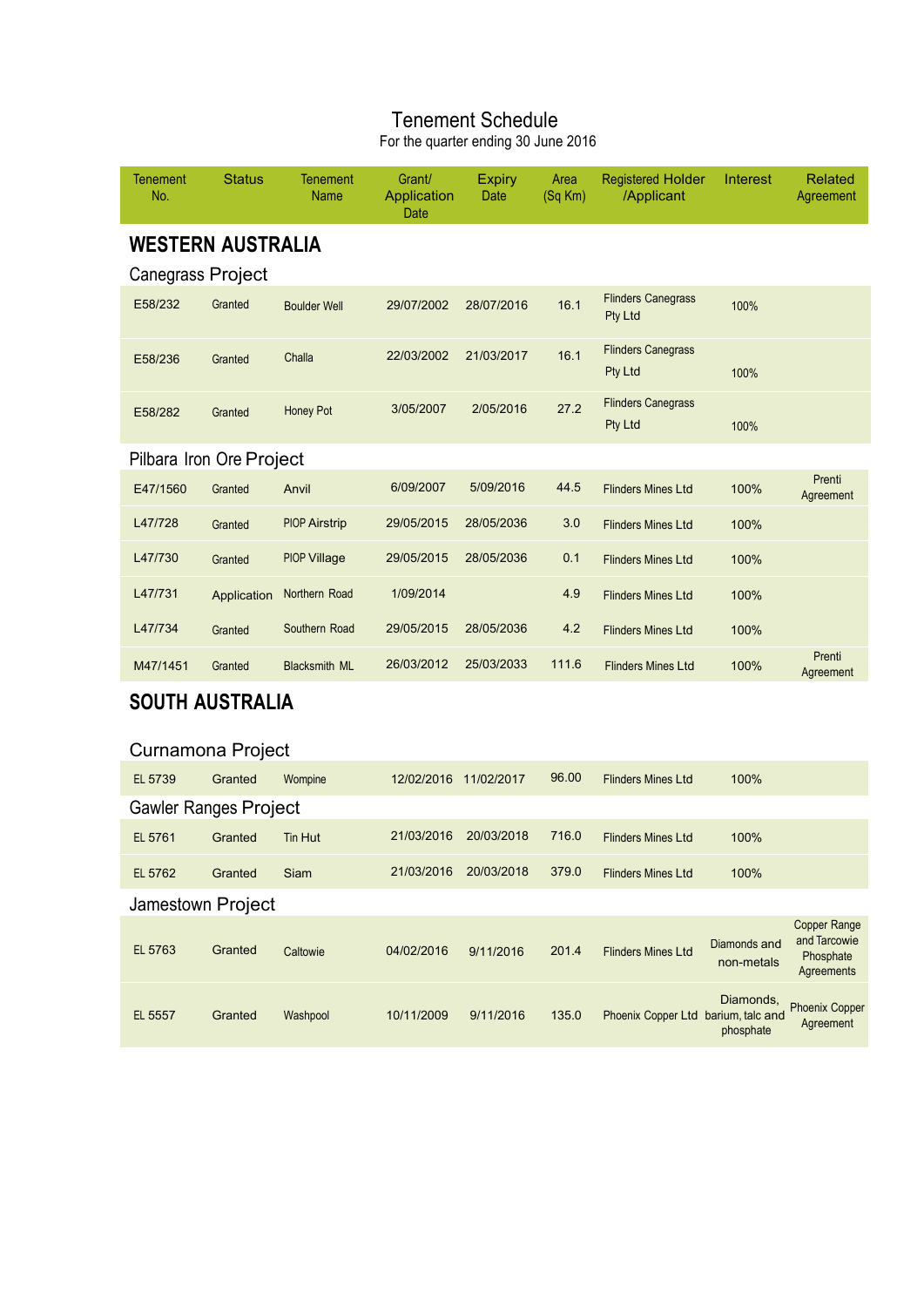*Rule 5.3*

# **Appendix 5B**

# **Mining exploration entity and oil and gas exploration entity quarterly report**

Introduced 01/07/96 Origin Appendix 8 Amended 01/07/97, 01/07/98, 30/09/01, 01/06/10, 17/12/10

|                      | Flinders Mines Limited                                                                                                     |                                   |                                          |
|----------------------|----------------------------------------------------------------------------------------------------------------------------|-----------------------------------|------------------------------------------|
| <b>ABN</b>           |                                                                                                                            | Quarter ended ("current quarter") |                                          |
|                      | 46 091 118 044                                                                                                             | 30 June 2016                      |                                          |
|                      | <b>Consolidated statement of cash flows</b>                                                                                |                                   |                                          |
|                      | Cash flows related to operating activities                                                                                 | Current quarter<br>\$A'000        | Year to date<br>$(12$ months)<br>\$A'000 |
| 1.1                  | Receipts from product sales and related<br>debtors                                                                         |                                   | 25                                       |
| 1.2                  | Payments for:<br>(a) exploration & evaluation<br>(b) development                                                           | (355)                             | (1,637)                                  |
| 1.3                  | (c) production<br>(d) administration<br>Dividends received                                                                 | (835)                             | (2,521)                                  |
| 1.4                  | Interest and other items of a similar nature<br>received                                                                   | 14                                | 45                                       |
| 1.5<br>1.6<br>1.7    | Interest and other costs of finance paid<br>Income taxes paid<br>Other (R&D rebates)                                       |                                   |                                          |
|                      | Net operating cash flows                                                                                                   | (1,176)                           | (4,088)                                  |
| 1.8                  | Cash flows related to investing activities<br>Payment for purchases of:<br>(a) prospects<br>(b) equity investments         |                                   |                                          |
| 1.9                  | (c) other fixed assets<br>Proceeds from sale of:<br>(a) prospects<br>(b) equity investments                                |                                   | 41                                       |
| 1.10<br>1.11<br>1.12 | (c) other fixed assets<br>Loans to other entities<br>Loans repaid by other entities<br>Other (provide details if material) |                                   | 3                                        |
|                      | Net investing cash flows                                                                                                   |                                   | 44                                       |
| 1.13                 | Total operating and investing cash flows<br>(carried forward)                                                              | (1, 176)                          | (4,088)                                  |

<sup>+</sup> See chapter 19 for defined terms.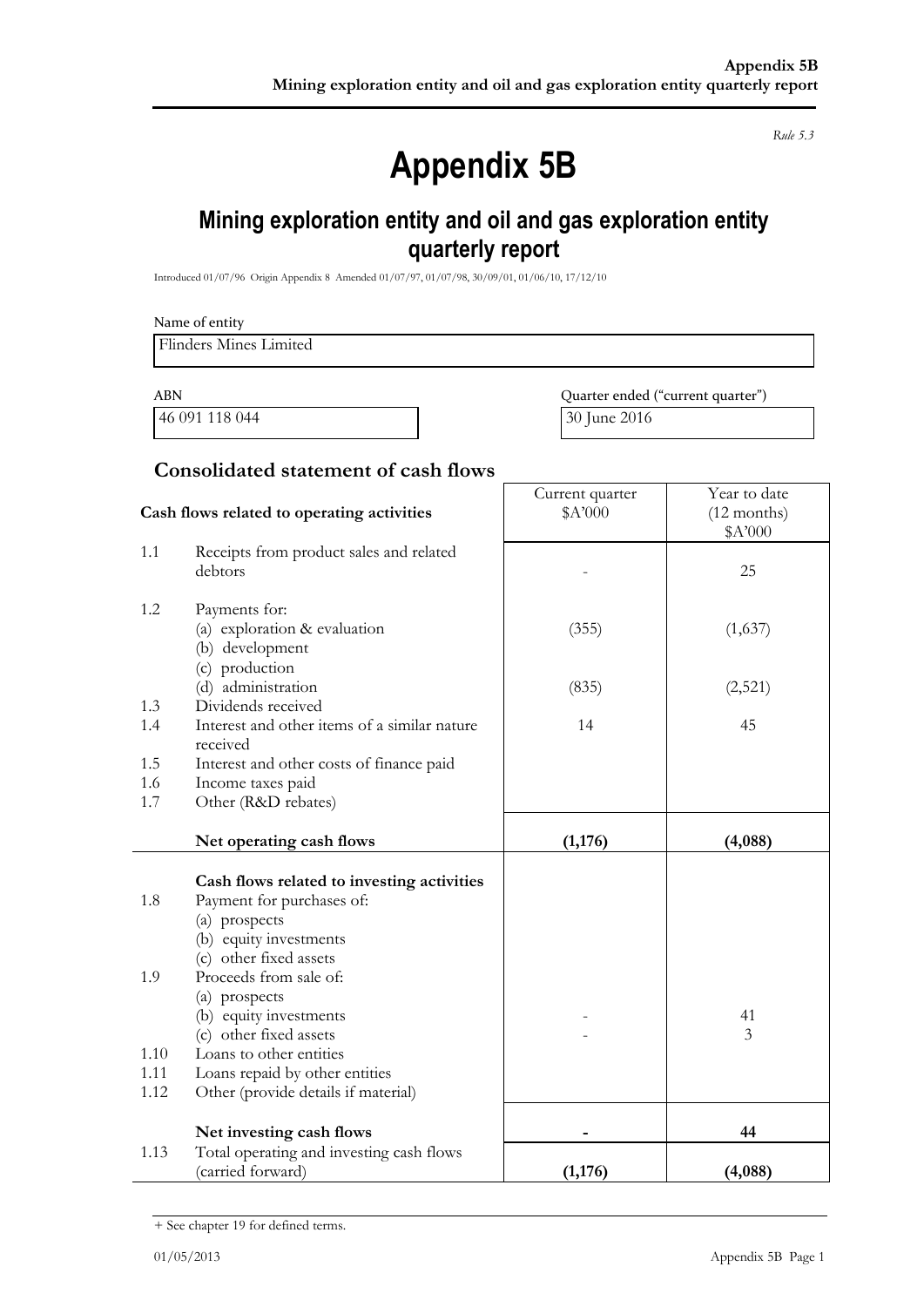| 1.13 | Total operating and investing cash flows      | (1,176) | (4,044) |
|------|-----------------------------------------------|---------|---------|
|      | (brought forward)                             |         |         |
|      | Cash flows related to financing activities    |         |         |
| 1.14 | Proceeds from issues of shares, options, etc. |         | 825     |
| 1.15 | Proceeds from sale of forfeited shares        |         |         |
| 1.16 | Proceeds from borrowings                      |         |         |
| 1.17 | Repayment of borrowings                       |         |         |
| 1.18 | Dividends paid                                |         |         |
| 1.19 | Other (provide details if material)           |         |         |
|      | Net financing cash flows                      |         | 825     |
|      | Net increase (decrease) in cash held          | (1,176) | (3,219) |
| 1.20 | Cash at beginning of quarter/year to date     | 1,727   | 3,770   |
| 1.21 | Exchange rate adjustments to item 1.20        |         |         |
| 1.22 | Cash at end of quarter                        | 551     | 551     |

#### **Payments to directors of the entity and associates of the directors Payments to related entities of the entity and associates of the related entities**

|      |                                                                  | Current quarter<br>\$A'000 |
|------|------------------------------------------------------------------|----------------------------|
| 1.23 | Aggregate amount of payments to the parties included in item 1.2 | 78                         |
| 1.24 | Aggregate amount of loans to the parties included in item 1.10   |                            |

1.25 Explanation necessary for an understanding of the transactions

#### **Non-cash financing and investing activities**

2.1 Details of financing and investing transactions which have had a material effect on consolidated assets and liabilities but did not involve cash flows

2.2 Details of outlays made by other entities to establish or increase their share in projects in which the reporting entity has an interest

<sup>+</sup> See chapter 19 for defined terms.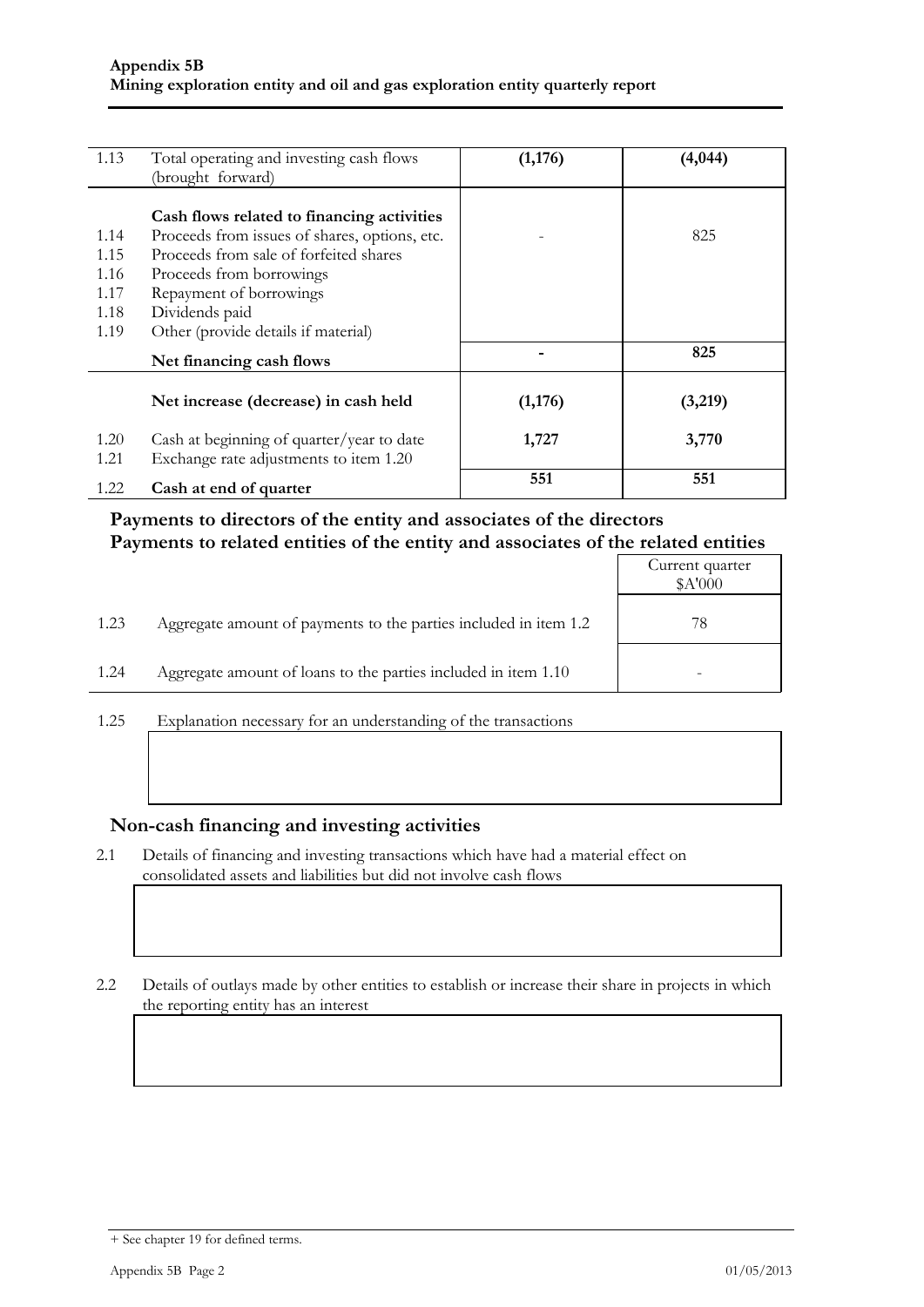#### **Financing facilities available**

*Add notes as necessary for an understanding of the position.*

|     |                             | Amount available<br>A'000 | Amount used<br>\$A'000 |
|-----|-----------------------------|---------------------------|------------------------|
| 3.1 | Loan facilities             |                           |                        |
| 3.2 | Credit standby arrangements |                           |                        |

#### **Estimated cash outflows for next quarter**

|     |                            | \$A'000                  |
|-----|----------------------------|--------------------------|
| 4.1 | Exploration and evaluation | 155                      |
| 4.2 | Development                | $\overline{\phantom{a}}$ |
| 4.3 | Production                 |                          |
| 4.4 | Administration             | 1,052                    |
|     | Total                      | 1,207                    |
|     |                            |                          |

### **Reconciliation of cash**

|     | Reconciliation of cash at the end of the quarter (as<br>shown in the consolidated statement of cash flows)<br>to the related items in the accounts is as follows. | Current quarter<br>A'000 | Previous quarter<br>A'000 |
|-----|-------------------------------------------------------------------------------------------------------------------------------------------------------------------|--------------------------|---------------------------|
| 5.1 | Cash on hand and at bank                                                                                                                                          | 401                      | 977                       |
| 5.2 | Deposits at call                                                                                                                                                  | 150                      | 750                       |
| 5.3 | Bank overdraft                                                                                                                                                    |                          |                           |
| 5.4 | Other (provide details)                                                                                                                                           |                          |                           |
|     | Total: cash at end of quarter (item 1.22)                                                                                                                         | 551                      | 1,727                     |

#### **Changes in interests in mining tenements**

|     |                                                                                                   | Tenement<br>reference | Nature of interest<br>(note (2)) | Interest at<br>beginning<br>of quarter | Interest at<br>end of<br>quarter |
|-----|---------------------------------------------------------------------------------------------------|-----------------------|----------------------------------|----------------------------------------|----------------------------------|
| 6.1 | Interests in mining<br>tenements and<br>petroleum tenements<br>relinquished, reduced or<br>lapsed |                       |                                  |                                        |                                  |

<sup>+</sup> See chapter 19 for defined terms.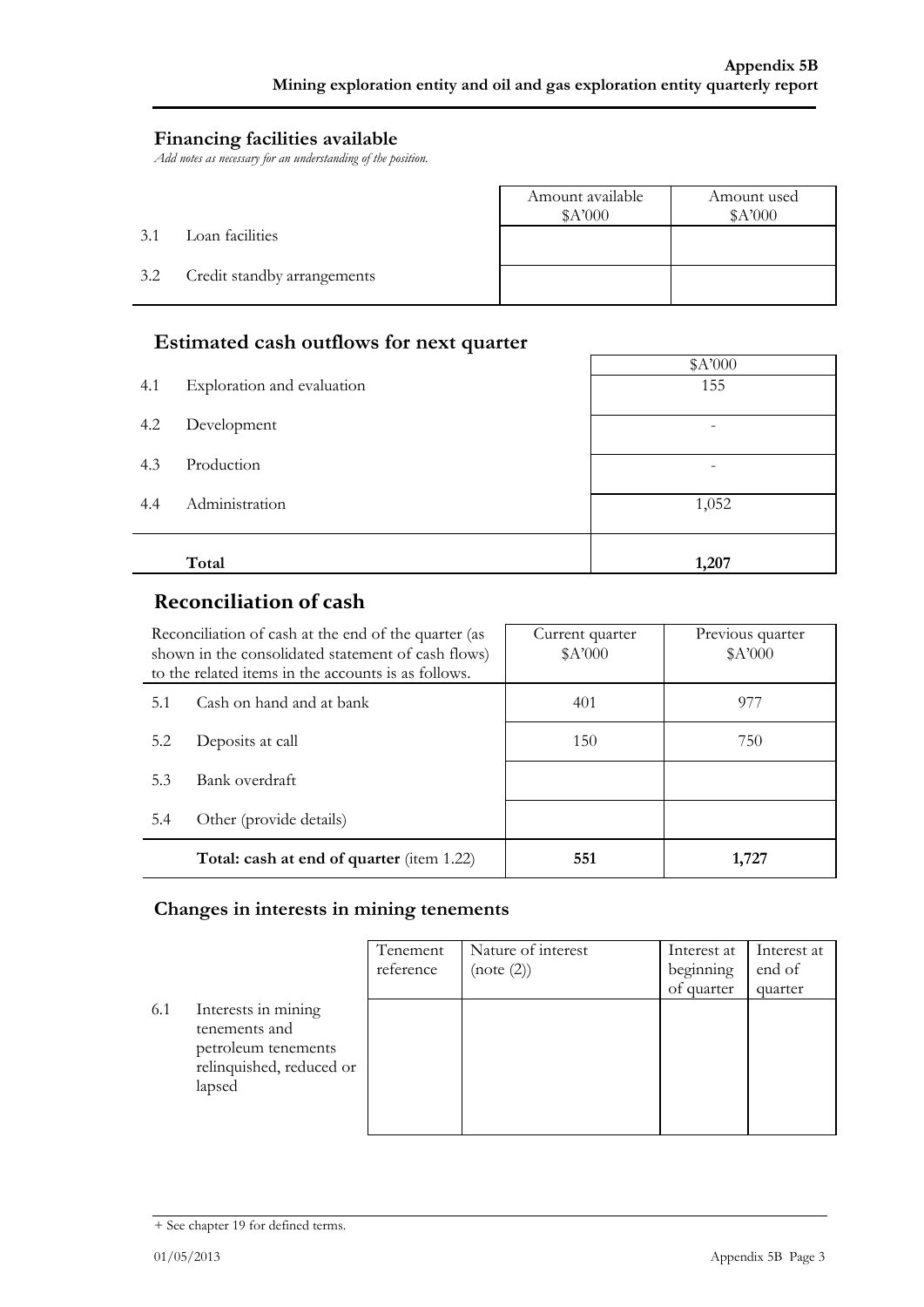| 6.2 | Interests in mining<br>tenements and<br>petroleum tenements<br>acquired or increased |  |  |
|-----|--------------------------------------------------------------------------------------|--|--|
|     |                                                                                      |  |  |

#### **Issued and quoted securities at end of current quarter**

*Description includes rate of interest and any redemption or conversion rights together with prices and dates.*

|         |                                     | Total number  | Number quoted | Issue price per | Amount paid up    |
|---------|-------------------------------------|---------------|---------------|-----------------|-------------------|
|         |                                     |               |               | security (see   | per security (see |
|         |                                     |               |               | note 3) (cents) | note 3) (cents)   |
| $7.1\,$ | Preference                          |               |               |                 |                   |
|         | <sup>+</sup> securities             |               |               |                 |                   |
|         | (description)                       |               |               |                 |                   |
| 7.2     | Changes during                      |               |               |                 |                   |
|         | quarter                             |               |               |                 |                   |
|         | (a) Increases                       |               |               |                 |                   |
|         | through issues                      |               |               |                 |                   |
|         | (b) Decreases                       |               |               |                 |                   |
|         | through returns                     |               |               |                 |                   |
|         | of capital, buy-                    |               |               |                 |                   |
|         | backs,                              |               |               |                 |                   |
|         | redemptions                         |               |               |                 |                   |
| 7.3     | +Ordinary                           |               |               |                 |                   |
|         | securities                          | 2,947,152,568 | 2,947,152,568 |                 |                   |
|         |                                     |               |               |                 |                   |
| 7.4     | Changes during                      |               |               |                 |                   |
|         | quarter                             |               |               |                 |                   |
|         | (a) Increases                       |               |               |                 |                   |
|         | through issues                      | 12,503,814    | 12,503,814    | Nil             | Fully Paid        |
|         | (b) Decreases                       |               |               |                 |                   |
|         | through returns<br>of capital, buy- |               |               |                 |                   |
|         | backs                               |               |               |                 |                   |
| $7.5\,$ | <sup>+</sup> Convertible            |               |               |                 |                   |
|         | debt securities                     |               |               |                 |                   |
|         | (description)                       |               |               |                 |                   |
| 7.6     | Changes during                      |               |               |                 |                   |
|         | quarter                             |               |               |                 |                   |
|         | (a) Increases                       |               |               |                 |                   |
|         | through issues                      |               |               |                 |                   |
|         | (b) Decreases                       |               |               |                 |                   |
|         | through                             |               |               |                 |                   |
|         | securities                          |               |               |                 |                   |
|         | matured,                            |               |               |                 |                   |
|         | converted                           |               |               |                 |                   |
| 7.7     | Options                             |               |               | Exercise price  | Expiry date       |
|         | (description and                    |               |               |                 |                   |
|         | conversion factor)                  |               |               |                 |                   |
| 7.8     | Issued during                       |               |               |                 |                   |
|         | quarter                             |               |               |                 |                   |
| 7.9     | Exercised                           |               |               |                 |                   |
|         | during quarter                      |               |               |                 |                   |

<sup>+</sup> See chapter 19 for defined terms.